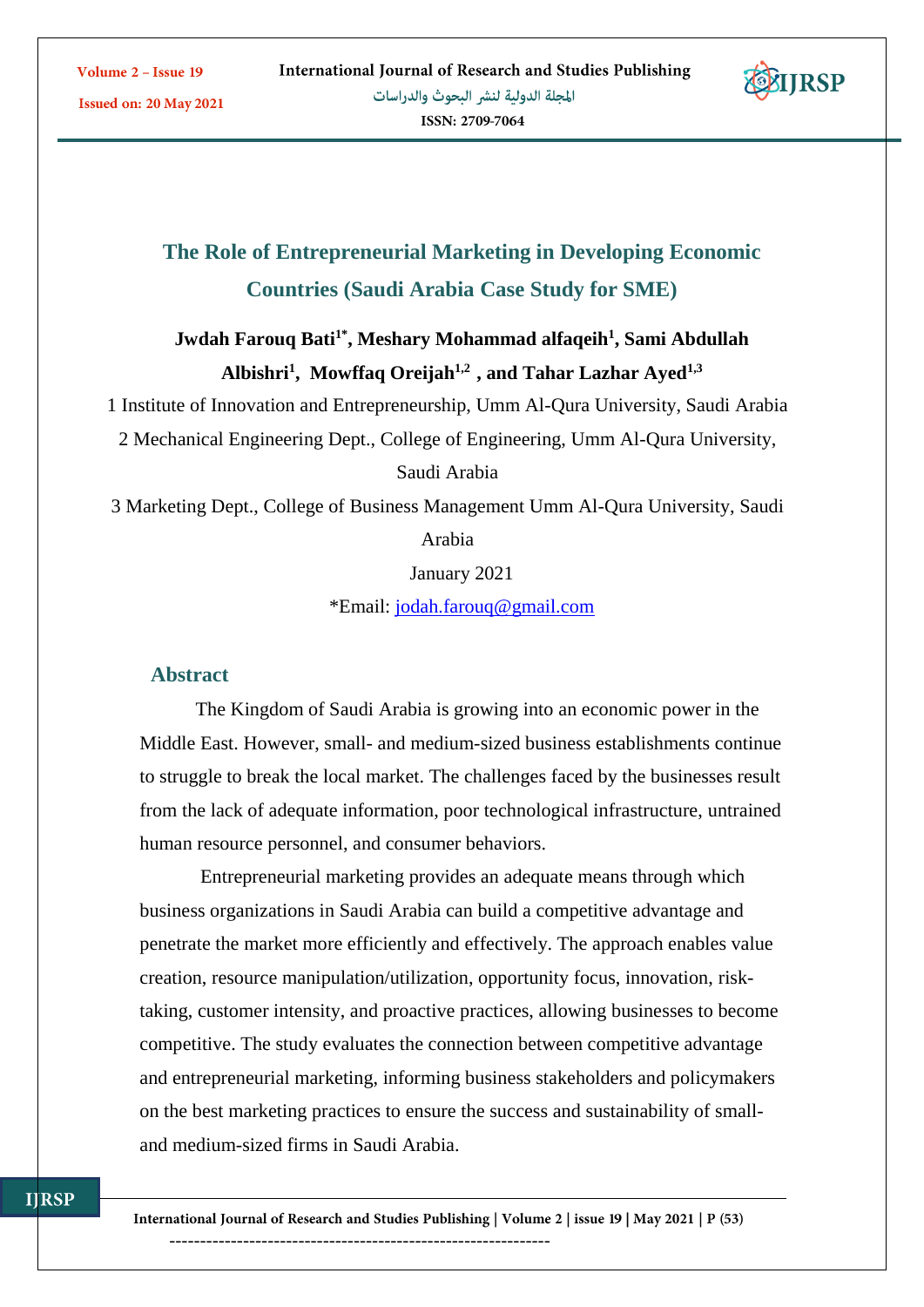

The study employed the qualitative approach to facilitate data gathering. The study involved fourteen participants recruited from a WhatsApp group and interviewed over the phone. The study findings established differences from sector to sector in terms of marketing opinions and skill. The subjects identified value creation, resource manipulation/utilization, opportunity focus, innovation, customer intensity, and proactive practices to be critical to building a competitive advantage, with risk-taking considered insignificant. Given the source of challenges facing small and medium organizations in Saudi Arabia, there is a need to ensure education and access to information for SME stakeholders. Similarly, the Saudi government needs to put in place adequate technology infrastructure to facilitate the growth and development of the businesses.

**Keywords:** small and medium enterprises, Competitive Advantage, Enterprises Entrepreneurial Marketing, Saudi Arabia.

## **Introduction**

Volume 2 - Issue 19

**Issued on: 20 May 2021** 

The business environment is increasingly becoming dynamic and fiercely competitive. Business organizations, particularly small and medium enterprises (SME), operate under a rapidly changing environment, where ambiguity, complexity, uncertainty, fragmentation, and chaos shape the market conditions. In regards, there is a need for the redefinition of business approaches and practices to ensure survival. Entrepreneurial marketing provides a paradigm shift from the traditional marketing practices, allowing business organizations to maneuver the turbulent business world more efficiently and effectively. The concept integrates entrepreneurship with vital marketing elements to transform marketing practices into entrepreneurial actions. The business environment in Saudi Arabia is increasingly becoming more turbulent, characterized by stiff competition and uncertainty, among other forms of chaos that characterize the business world. In response, business organizations are considering Entrepreneurial marketing to safeguard their business interests. Entrepreneurial marketing provides the opportunity for value development,

International Journal of Research and Studies Publishing | Volume 2 | issue 19 | May 2021 | P (54)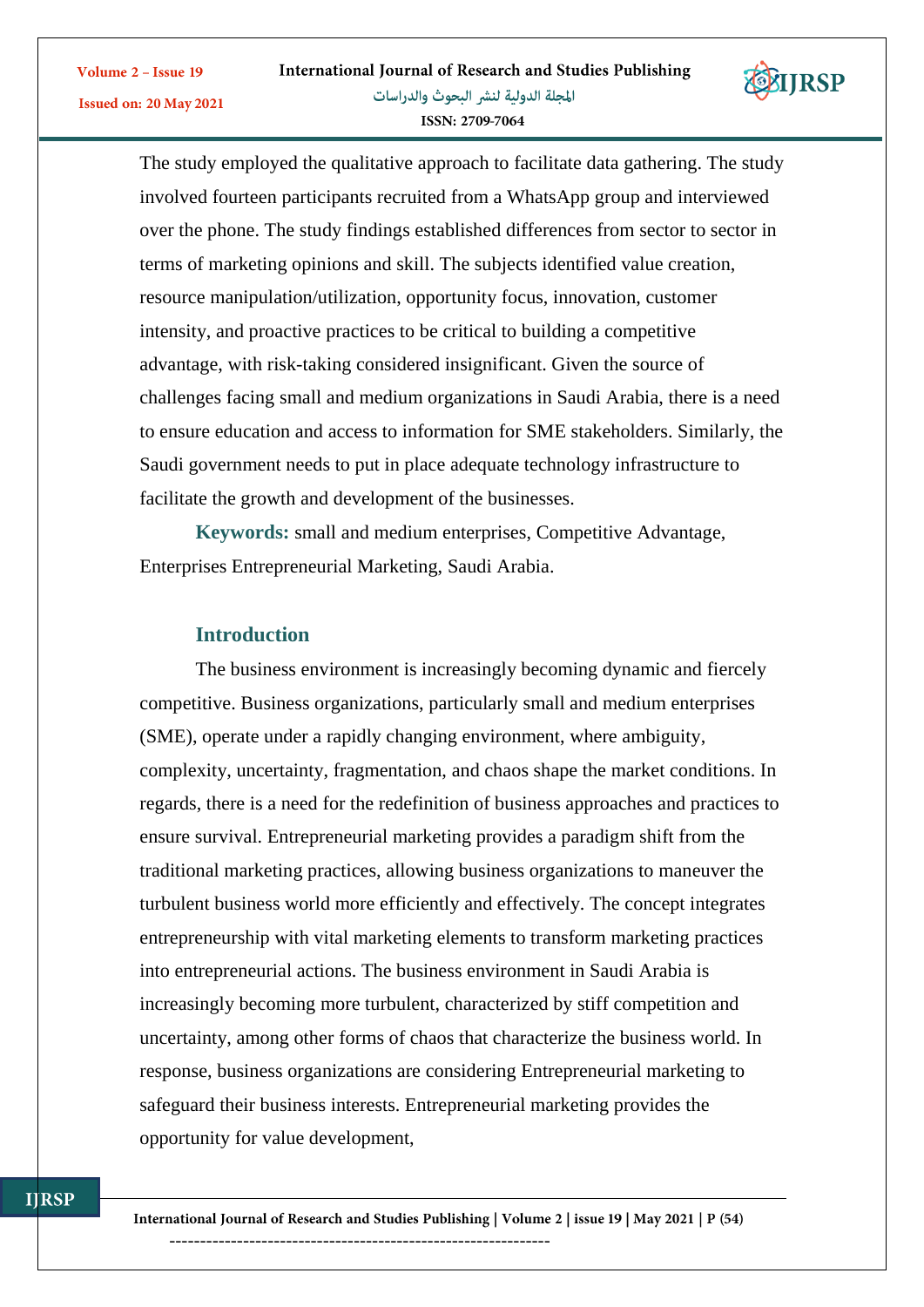Communication, and delivery to the target client and the tools for customer management with an orientation towards organizational and stakeholder gains.

Entrepreneurial marketing provides an intersection between marketing and entrepreneurship that encourages the establishment and promotion of market concepts and value creation by developing new ideas. Morris et al. (2002) perceive entrepreneurial marketing as acquiring and retaining a valuable customer base through innovative value creation, resource leveraging, and risk management practices. Therefore, entrepreneurial marketing provides a better platform through which small and medium enterprises with limited resources can advance their marketing practices and profitability. Ordinarily, the concept is associated with small and medium-sized business organizations' marketing enterprises (Kraus et al., 2010). However, entrepreneurial marketing can apply to any firm irrespective of its size; the concept encompasses marketing activities based on entrepreneurial principles, but the processes and meaning may differ between large corporations and small enterprises.

#### **Study Problem Statement**:

According to Morris et al. (2002), the business environment worldwide is increasingly becoming turbulent. Similarly, Saudi Arabia is experiencing a business environment that is frequently fluctuating, owing to factors such as reduced forecasting abilities, increased risks, and heightening competition. Besides, traditional managerial principles remain deeply rooted in the Kingdom, thus the need to consider the structural form that allows and facilitates change creation.

Small and medium enterprise owners need an understanding of the economic transformations and learn to adapt and forecast or predict future trends in the business environment and market demands to ensure continuity and success. The changing business environment is creating additional demands and putting more pressure on businesses to reinvent their marketing practices; small and medium enterprises should be more innovative in terms of marketing practices and tell the likely market changes beforehand (Morris et al., 2002).

International Journal of Research and Studies Publishing | Volume 2 | issue 19 | May 2021 | P (55)  $-$ 

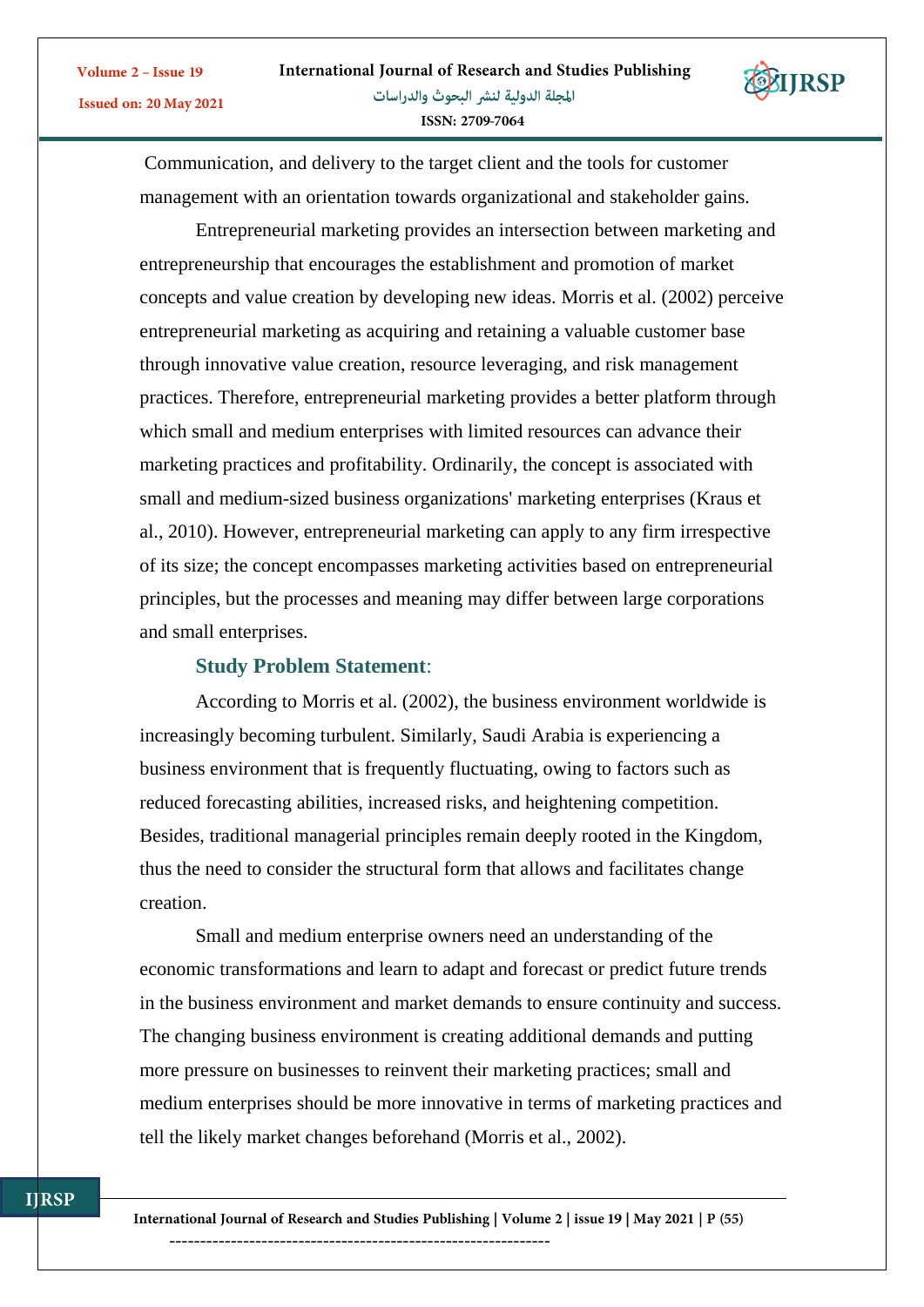

The new demands present challenging conditions, hindering competitive advantage in a market that is increasingly becoming volatile.

The intersection between entrepreneurship and marketing provides an opportunity for small- and medium-sized firms to maximize the leveraging of limited resources for improved benefits for both the organization and its stakeholders. However, various factors, including a lack of adequate information, poor technological infrastructure, untrained human resource personnel, and consumer behaviors, limit market penetration initiatives by the firms. As a result, many small and medium enterprises fail to focus on critical entrepreneurial marketing strategies, including value creation, leveraging resources, focusing on opportunities, innovation, calculated risk-taking, and proactive practices. The limitations that characterize small and medium business organizations render them incapable of establishing a competitive advantage in their respective industries. This study investigates the challenges that the enterprises encounter concerning entrepreneurial marketing and suggests possible solutions to the problem.

#### **Objectives of the Study:**

Volume 2 - Issue 19

**Issued on: 20 May 2021** 

The study will seek to establish the relationship between competitive advantage and entrepreneurial marketing. It will involve evaluating how value creation, resource manipulation/utilization, opportunity focus, innovation, risktaking, customer intensity, and proactive practices affect the growth and profitability of small and medium firms in the country. The study seeks to realize its objective by responding to the question:

What is the connection between competitive advantage and value creation, resource manipulation/utilization, opportunity focus, innovation, risk-taking, customer intensity, and proactive approaches in small and medium-sized business organizations in Saudi Arabia?

## **Scope of the study**:

The primary focus of the study is the application of entrepreneurial marketing by small- and medium-sized firms in Saudi Arabia.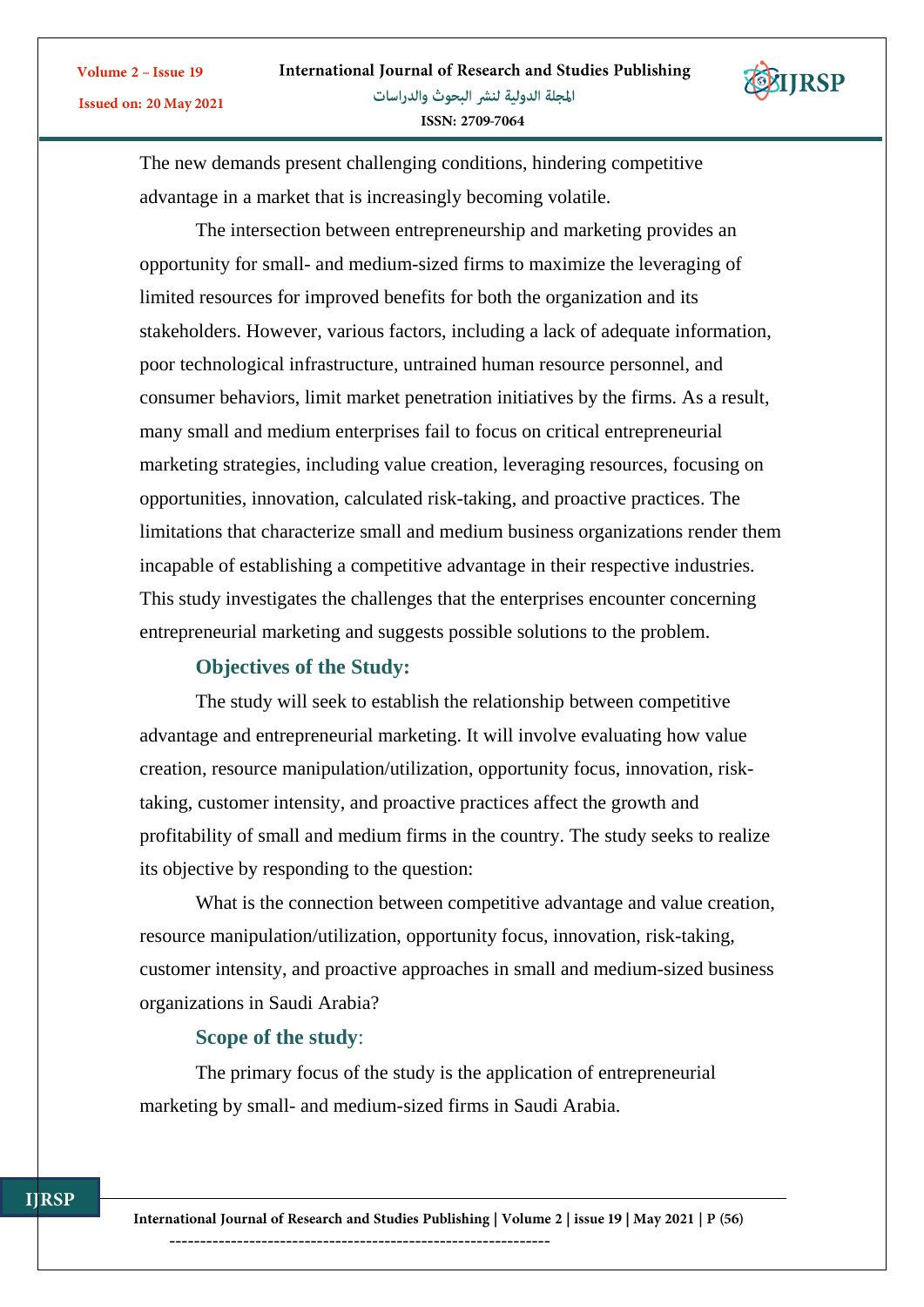

The study variables considered in the research include the independent variable (entrepreneurial marketing)and the dependent variable(competitive advantage of small and medium firms. Serving as proxies to entrepreneurial marketing include value creation, resource manipulation/utilization, opportunity focus, innovation, risk-taking, customer intensity, and proactive practices. Considering the focus is on small- and medium-sized organizations, the research is limited to SMEs operating in the Saudi Arabian market, eliminating any business organization that does not meet the established criteria. The study will consider small and medium organizations across multiple industries. The struggle to penetrate the market by SMEs despite the country's advancement to an economic powerhouse in the Middle East made the Kingdom of Saudi Arabia an area of interest.

## **Significance of the Study**:

Volume 2 - Issue 19

**Issued on: 20 May 2021** 

The significance of the study lies in its attempt to establish the connection between competitive advantage in small and medium organizations and entrepreneurship marketing initiatives. The study's findings will lay down the foundation for further research in the area by providing researchers and scholars with the necessary reference. Also, it will provide vital information to small and medium business organizations in terms of understanding and applying entrepreneurial marketing strategies to improve their performance and market positions. As a result, the study will provide valuable insights, enabling small and medium organizations to compete more adequately, increasing their success rates and survival in a highly dynamic and competitive environment. Besides serving business establishment and researchers, policymakers are likely to find relevance in the study; it will inform policy-making decisions regarding the sustainability of small- and medium-sized businesses in the country.

Lastly, the study will illustrate the difference between entrepreneurial marketing and conventional marketing practices, demonstrating marketing practices deemed most effective to small and medium enterprises in the Kingdom and other parts of the world.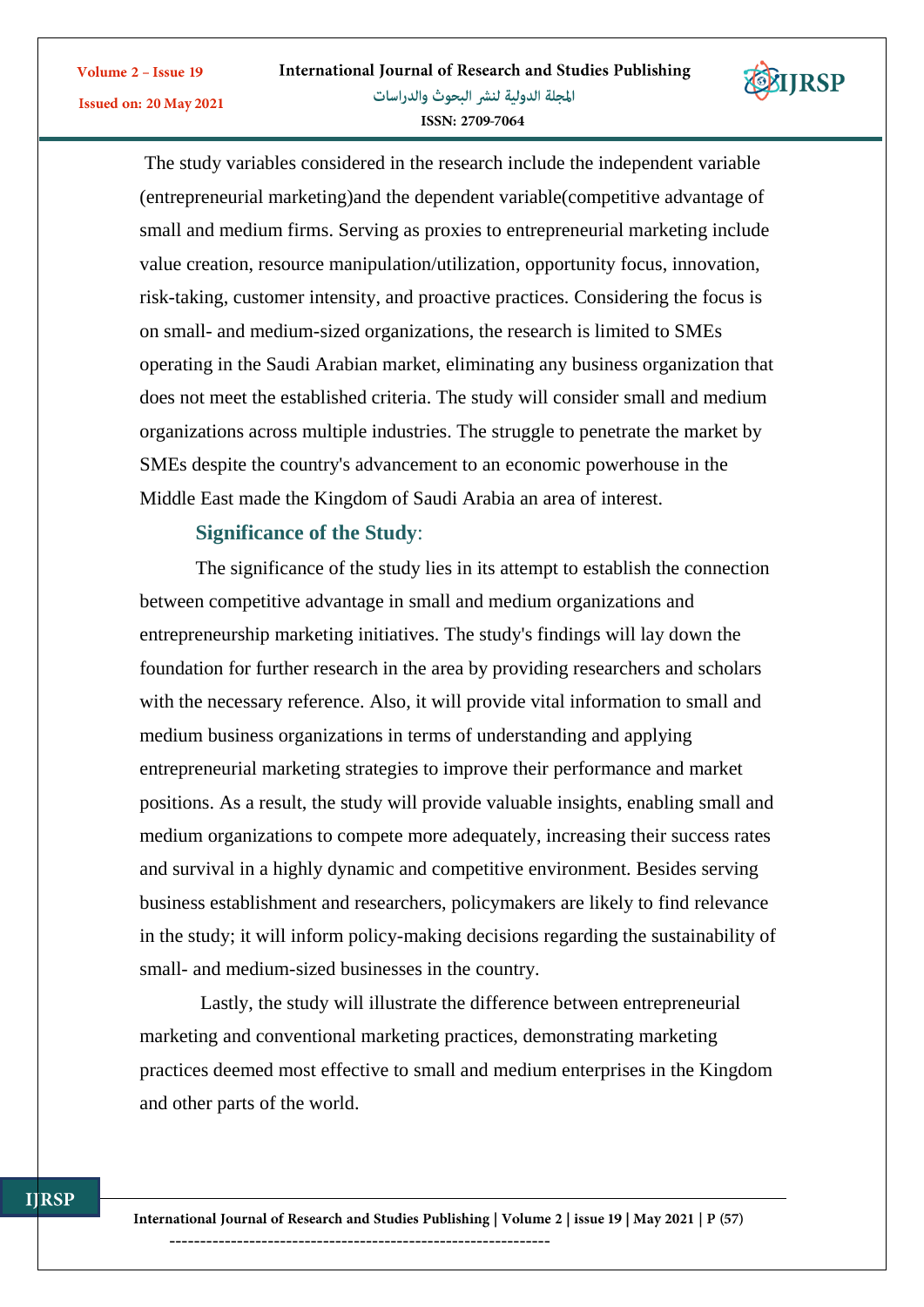

**Research Methodology**:

Volume 2 - Issue 19

**Issued on: 20 May 2021** 

The study employed a qualitative methodology approach for data collection. The qualitative approach involved interviewing entrepreneurs over the phone, a method decided upon due to time limitations and the current coronavirus situation that has resulted in limited interpersonal contact across the world in general and in Saudi Arabia in particular. Study subjects were identified through a WhatsApp group comprised of Saudi Arabian entrepreneurs in the small- and medium-sized categories. Fourteen study subjects, both male and female, were recruited to participate in the study. Phone interviews were scheduled for a later date after identifying interviewees to facilitate the data collection process.

*Sociodemographic characteristics of entrepreneurs within Saudi Arabia*. The table below highlights the sociodemographic characteristics of entrepreneurs within Saudi Arabia. The report includes interviews with 14 males and females, considering the educational levels of the sample population.

| <b>Gender of the entrepreneurs</b>             |                       |
|------------------------------------------------|-----------------------|
| Female                                         | 3                     |
| Male                                           | 11                    |
| Level of education of the entrepreneurs        |                       |
| <b>High School</b>                             | $\mathcal{D}_{\cdot}$ |
| University                                     | $\boldsymbol{9}$      |
| Postgraduate                                   | 3                     |
|                                                |                       |
| <b>Location of the facility in the Kingdom</b> |                       |
| Al-Baha                                        | 1                     |
| Jeddah                                         | $\mathbf{2}$          |
| Mecca                                          | 11                    |
| <b>Sector to which the facility belongs</b>    |                       |
| Artificial intelligence                        | 1                     |

#### **Target group Table 1**

**ITRSP** 

International Journal of Research and Studies Publishing | Volume 2 | issue 19 | May 2021 | P (58)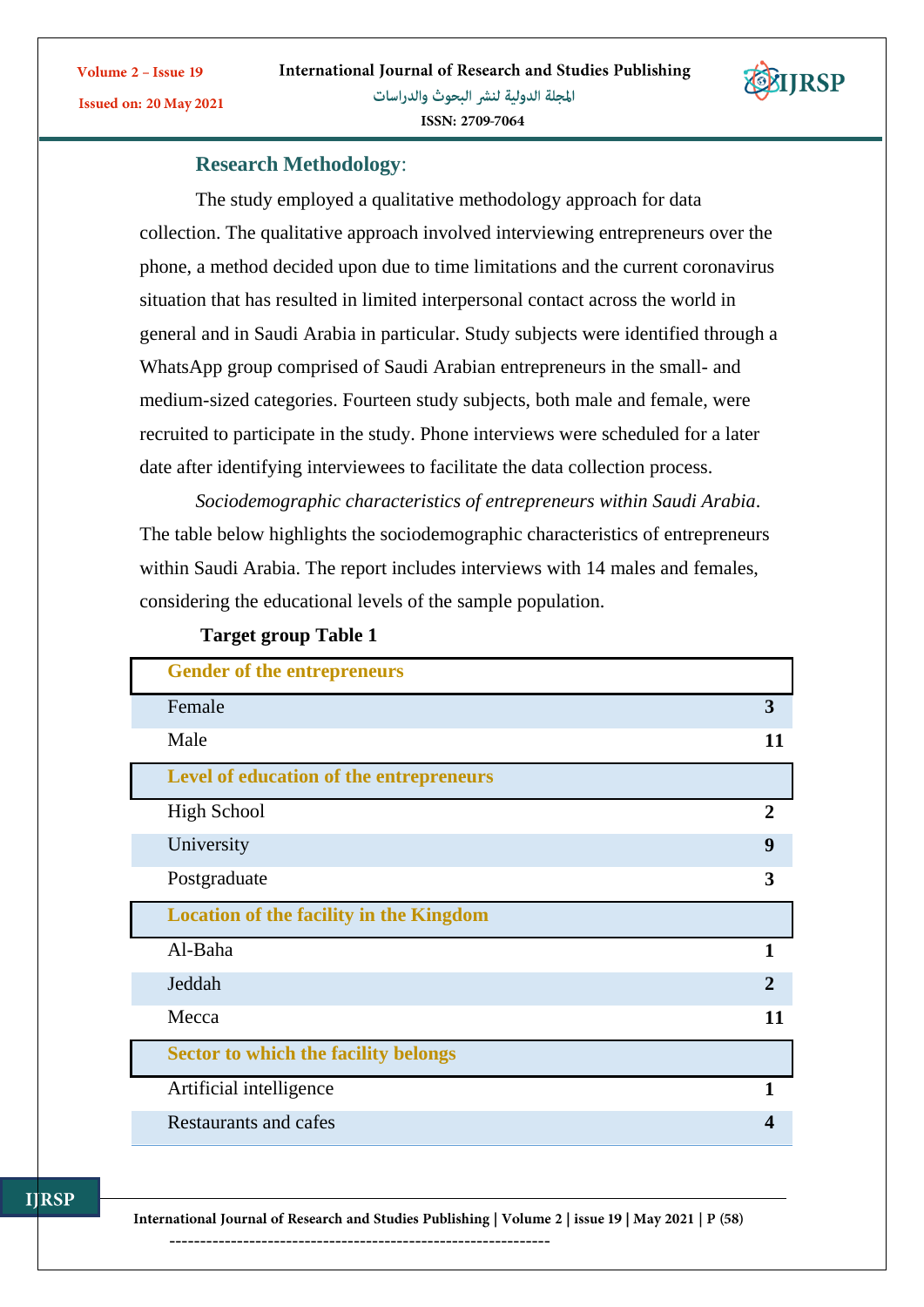| <b>International Journal of Research and Studies Publishing</b> |
|-----------------------------------------------------------------|
|-----------------------------------------------------------------|



المجلة الدولية لنشر البحوث والدراسات



ISSN: 2709-7064

| Perfumes and clothes                   |   |
|----------------------------------------|---|
| Human resources and social development |   |
| Food and drinks                        |   |
| Construction and reconstruction        | 7 |
| Retail sales                           |   |
| <b>Ownership of the facility</b>       |   |
| Partners                               | 7 |
| Owner                                  |   |

# **Findings:**

The study findings revealed significant differences in terms of entrepreneurial marketing perspectives across different industries. The study established that restaurant and café workers recognize simplicity in product presentation, innovation, and knowledgeable customer behavior, whereas workers in artificial intelligence recognize negotiation and customer care. Subject in the clothing industry fell in between the restaurant and artificial intelligence sectors, sharing the marketing characteristic from the two. Further differences were realized in the construction and food and beverage sectors. The food and beverage sector entrepreneurs considered creating growth opportunities and a substantial supply of goods to be critical, while such characteristics were dependent on marketing through communication in the retail sales and the construction sector. The study also discovered the opinion differences in terms of marketing skills necessary for success across different sectors. The retail sales, construction, and food and beverage considered factors such as creativity, negotiation, action timeliness, and realistic analysis essential for survival and success.

Conversely, public relation was necessary for restaurant and cafes. Entrepreneurial marketing perspectives varied further, with the clothing sector deeming the ability to deal with apps critical for continuity. Simultaneously, good knowledge and morals were imperative to human resourcing,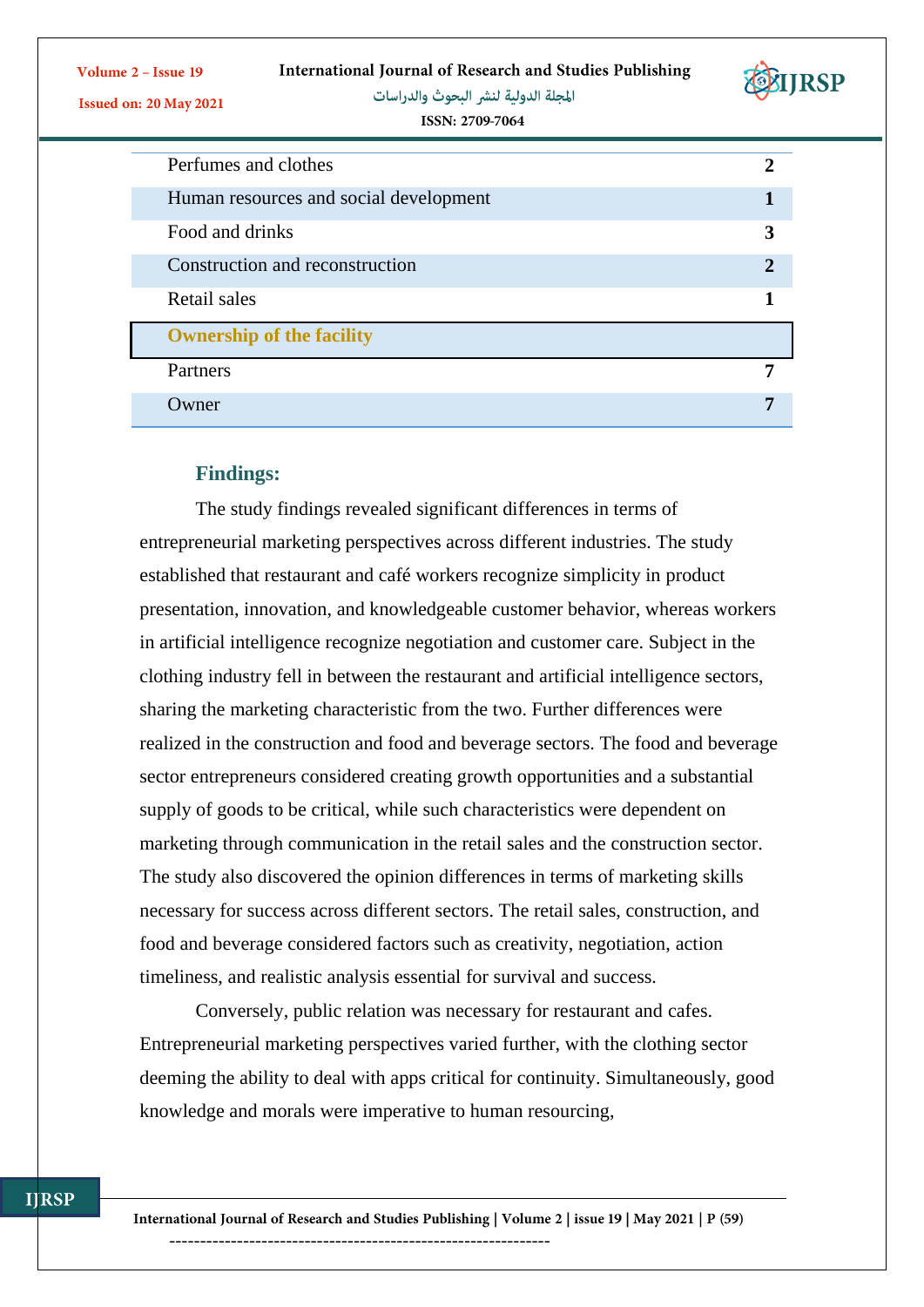

And artificial intelligence and perfume were inclined towards innovation, creativity, and new ideas. Also worth noting is that analytical skills varied from one industry to another, with entrepreneurs from the restaurant and café sector ranking below average and human resources and social development, and the food and beverage sectors ranking above average.

## **Result Analysis:**

Volume 2 - Issue 19

**Issued on: 20 May 2021** 

Despite being one of the largest markets, small and medium business organizations establishments in Saudi Arabia continue to struggle with building stable customer bases. The study explored a range of opinions from entrepreneurs across different sectors. The outcome indicates that small and medium entrepreneurs lack adequate information regarding proper marketing strategies, lack adequate resources to invest in technological infrastructure, lack sufficient training for human resource personnel, and experience unpredictable consumer behaviors, rendering them unable to perform adequately. Entrepreneurial marketing provides an adequate option through which small- and medium-sized organizations can improve organizational performance.

The various characteristics of entrepreneurial marketing that include value creation, resource manipulation/utilization, opportunity focus, innovation, risktaking, customer intensity, and proactivity have varying effects on competitive advantage. The study reveals a strong connection between value creation and competitive advantage. Value creation supports exchange; a successful firm advocates for value creation that conform to its strategic objective within the scope of its competitive segment (Amit& Han, 2017). Small- and medium-sized business organizations improve their chances at better results by determining new means of value creation.

Even though not directly linked to competitive advantage development, resource leveraging supports value creation, thus improving an organization's market participation and performance.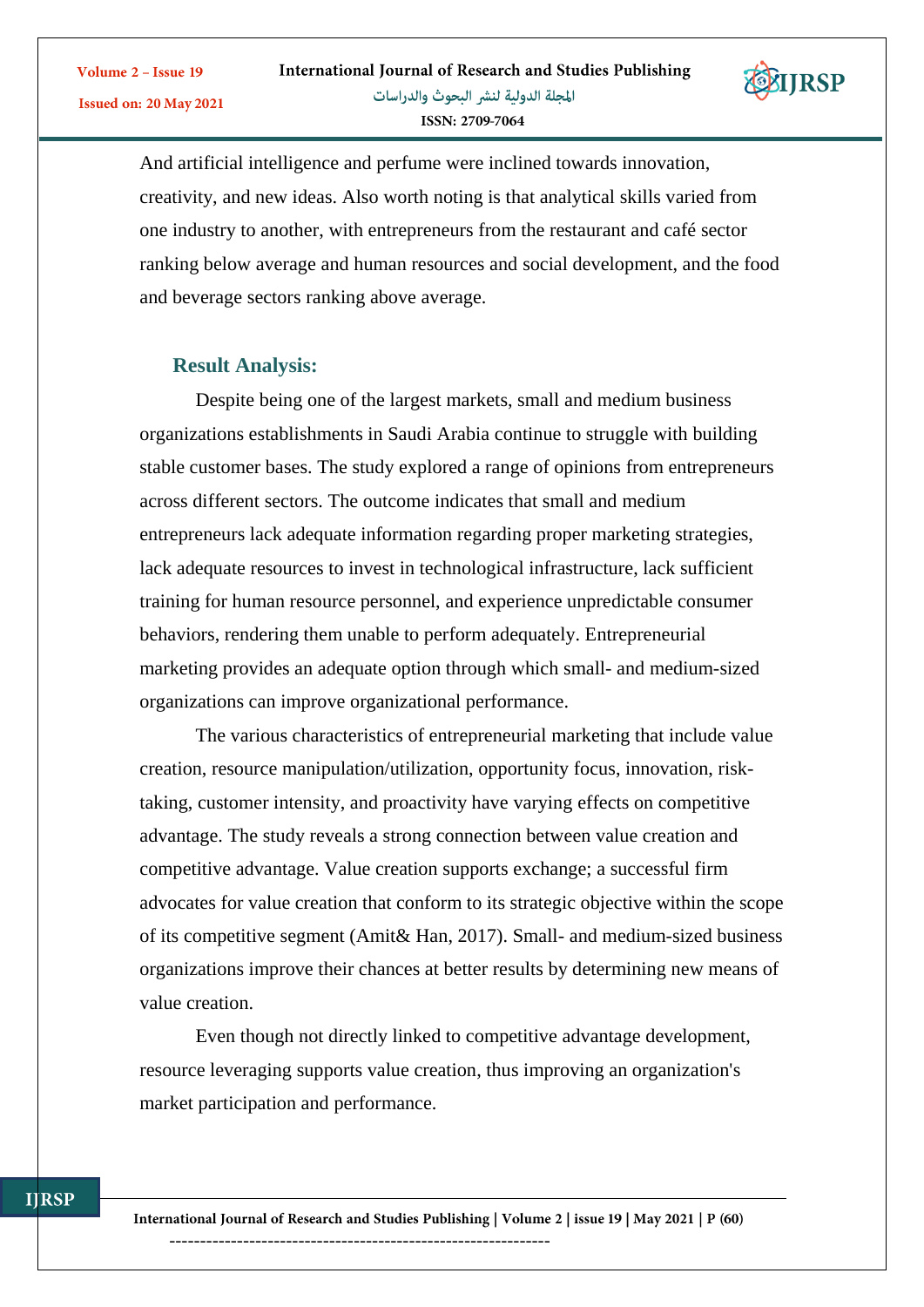

ISSN: 2709-7064

The study determined customer intensity to be essential to realizing competitive advantage. The retail and the construction sectors considered communication between the business and customers essential. Business organizations should be aware of consumer perceptions and the public image they convey (Sadiku-Dushi et al., 2019). It allows them to put in place appropriate strategies and work towards realizing customer needs. Another characteristic deemed critical to realizing a competitive advantage is innovation. While customer intensity enables an organization to realize the specific customer needs, innovation allows meeting those needs (Toghraee et al., 2017). Entrepreneurial marketing focuses on creating new ideas about market needs, hence establishing a competitive advantage for small and medium organizations that proactively pursue innovation (Hidayatullah et al., 2019). However, risk-taking did not prove significant to the establishment of competitive advantage.

Therefore, there is a need for adequate information dissemination, business infrastructure, and training for small- and medium-sized enterprise stakeholders. Education and access to information should be made available to small and medium-sized enterprise stakeholders. Business managers and policymakers should have access to adequate information on best business practices to enable informed decisions, achievable through seminars and training sessions. The Saudi Arabian government should facilitate the growth of small and medium enterprises by putting in place the necessary technological infrastructure to enable efficient engagement in e-commerce and the interconnectedness between businesses and customers. Advancements in information dissemination and technology will create growth opportunities for small- and medium-sized business organizations.

## **Conclusion:**

Volume 2 - Issue 19

**Issued on: 20 May 2021** 

Similar to the rest of the world, the business environment in Saudi Arabia is rapidly changing. It is increasingly becoming complex due to unpredictability, increased risks, and stiff competition.

The last few decades have seen the country undergo tremendous economic growth.

**ITRSP** 

International Journal of Research and Studies Publishing | Volume 2 | issue 19 | May 2021 | P (61)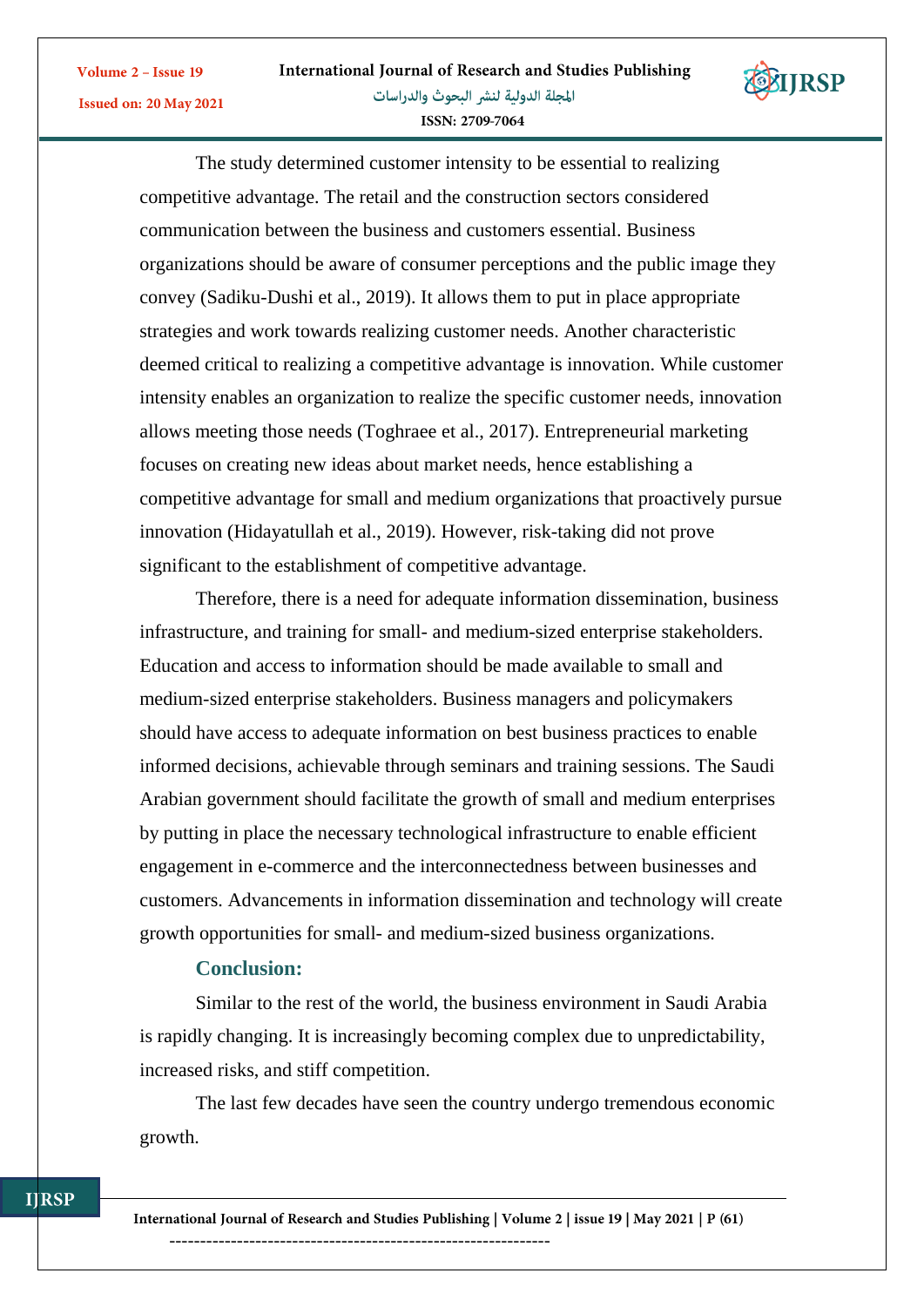

Nevertheless, most small- and medium-sized business organizations continue to struggle with market penetration. The study findings identified poor marketing strategies as a significant contributing factor concerning poor performance witnessed among SMEs in Saudi Arabia. Entrepreneurial marketing provides one of the powerful tools through which these enterprises can boost their competitive advantage. It advocates for proactive orientation and innovativeness, encouraging firms to continuously seek new ideas and creative ways of attaining and improving competitive advantage. Entrepreneurial marketing provides the tools through which SMEs can focus on the customer and realize value creation. Focus on the customer enables an organization to attract, retain, and develop and meet the customers' specific needs. Value creation is a necessity for improving businesscustomer relationships and transactions. Besides, core to entrepreneurial marketing is opportunity utilization and risk management. Business ventures entail recognizing and pursuing opportunities characterized by the introduction of new goods, services, and raw materials and the application of new strategies. Entrepreneurial marketing also provides a competitive advantage by allowing the identification and mitigation of risk factors.

## **References:**

Volume 2 - Issue 19

**Issued on: 20 May 2021** 

*Research*, *108*, 259-267.

Amjad, T., Rani, S. H. B. A., & Sa'atar, S. B. (2020). Entrepreneurship development and pedagogical gaps in entrepreneurial marketing education. *The International Journal of Management Education*, *18*(2), 100379. Claes M. Hultman. (2012). Encyclopedia of New Venture Management. SAGE Publications, Inc. Thousand Oaks Dubey, P., Bajpai, N., Guha, S., & Kulshreshtha, K. (2019). Entrepreneurial marketing: an analytical viewpoint on perceived quality and customer delight. *Journal of Research in Marketing and Entrepreneurship*. Edwards, C. J., Bendickson, J. S., Baker, B. L., & Solomon, S. J. (2020). Entrepreneurship within the history of marketing. *Journal of Business* 

International Journal of Research and Studies Publishing | Volume 2 | issue 19 | May 2021 | P (62)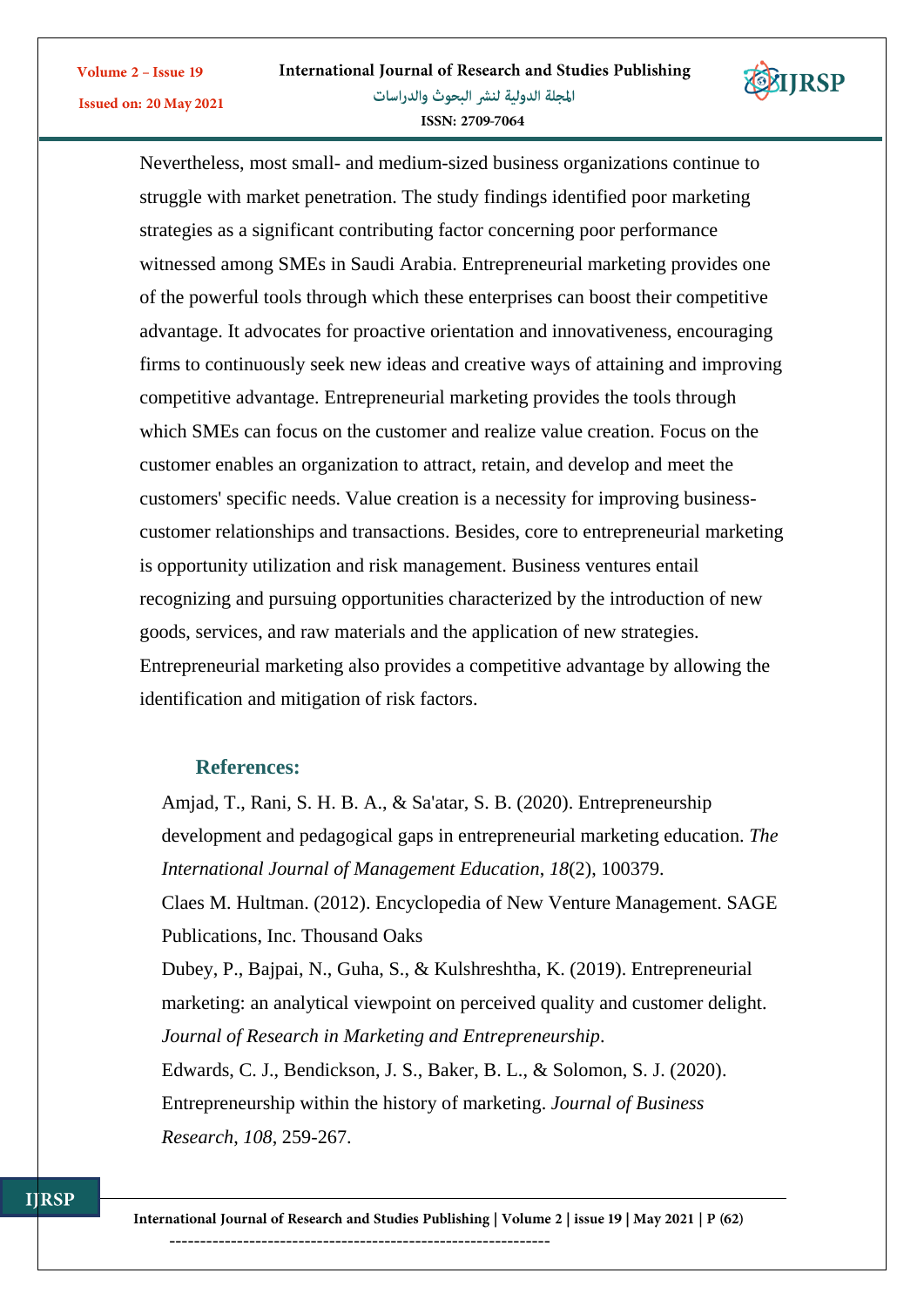

Ghods, M. A. (2019). Entrepreneurial marketing: the missing link in social enterprise studies. *Journal of Global Entrepreneurship Research*, *9*(1), 39. Hill, J., & Wright, L. T. (2000). Defining the scope of entrepreneurial marketing: a qualitative approach. *Journal of Enterprising Culture*, *8*(01), 23- 46.

Mary Shacklett. (2019). Conversational Marketing. Retrieved from www.destinationCRM.com

Miles, M. P., Lewis, G. K., Hall-Phillips, A., Morrish, S. C., Gilmore, A., & Kasouf, C. J. (2016). The influence of entrepreneurial marketing processes and entrepreneurial self-efficacy on community vulnerability, risk, and resilience. *Journal of Strategic Marketing*, *24*(1), 34-46.

Nyström, H. (1998). The dynamic marketing–entrepreneurship interface: A creative management approach. *Creativity and Innovation Management*, *7*(3), 122-125.

Petrylaite, E. (2018, September). Application of SME Marketing Model within Higher Education Entrepreneurial Teams. In *European Conference on Innovation and Entrepreneurship* (pp. 1060-XVIII). Academic Conferences International Limited.

Raza, M., Isa, N. M., & Abd Rani, S. H. B. (2019). Effect of Celebrity-Endorsed Advertisement and Entrepreneurial Marketing on Purchase Behavior of Smartphone Consumers in Pakistan. *Journal of Management Sciences*, *6*(1), 15-29.

Sadiku-Dushi, N., Dana, L. P., & Ramadani, V. (2019). Entrepreneurial marketing dimensions and SMEs performance. *Journal of Business Research*, *100*, 86-99.

Sigué, S. P., & Biboum, A. D. (2020). Entrepreneurial Marketing and Social Networking in Small and Medium Service Enterprises: A Case Study into Business Dealings in Cameroon. Journal of African Business, 21(3), 338-354. Whalen, P., Uslay, C., Pascal, V. J., Omura, G., McAuley, A., Kasouf, C. J., ... & Gilmore, A. (2016). Anatomy of competitive advantage: towards a



Volume 2 - Issue 19

**Issued on: 20 May 2021**